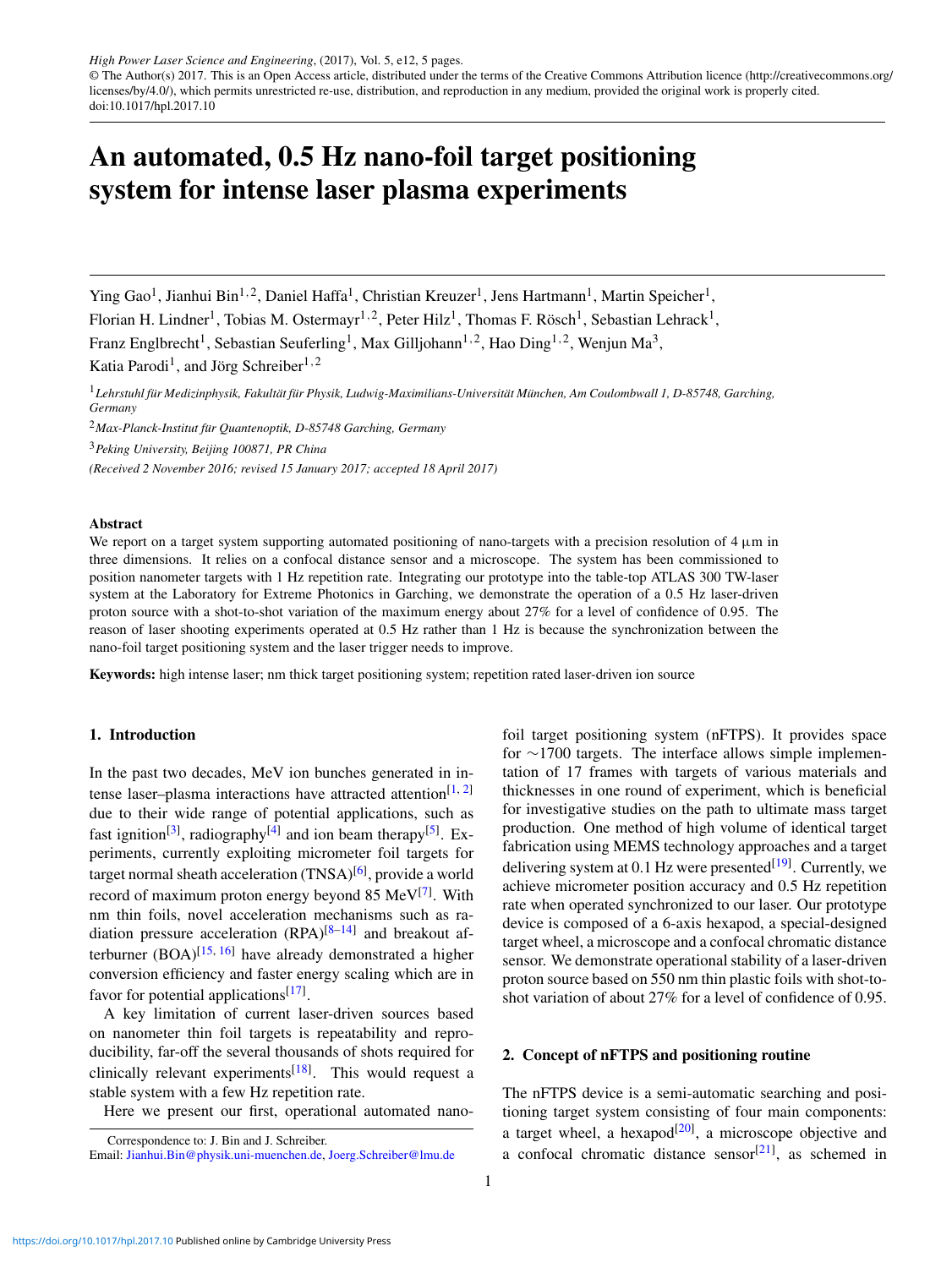<span id="page-1-0"></span>

Figure 1. Schematic of nFTPS. Plastic film targets cover the holes on the target holders (bottom left), which are then mounted in the target wheel. The diameter of target holes is 500 µm and the distance between two holes along the same radial line is 2.5 mm, the angle between two adjacent radial lines is 0.903◦ . An adjustable microscope can be moved independently to observe and position individual targets in transverse direction  $(x-y)$ . The chromatic distance sensor is used to adjust the longitudinal target position (*z*).

Figure [1.](#page-1-0) The target wheel can accommodate 18 target plates. Each plate has 99 holes over which the targets are mounted. One frame of the 18 positions is typically kept free for alignment purposes such as optimization of the parabolic mirror. The space is sufficient so that we do not need to move the large wheel out of the laser beam path for regular checks. Given that all 17 target holders are completely utilized (H1 to H17), it provides in total 1683 targets. Importantly, these 17 holders can separately accommodate different thicknesses of foils and even different materials, which is also one of the advantages of this nFTPS. The motion of the target wheel is controlled by a hexapod with six degrees of freedom (three translation and three angular rotation). In addition, the rotation of the target wheel around its geometrical center is driven by a motorized stage.

The target plane is imaged via two different magnifications (5-fold and 20-fold) onto a camera. The lower magnification arm gives an overview picture of a given target and the center of its imaging plane which is referred to the target chamber center (TCC). Accurate positioning within  $5 \mu m$  precision is supported by the arm with higher magnification. The chromatic distance sensor points at TCC as well and is used to measure target positioning deviations to TCC in the laserpropagation direction at 100 nm accuracy. The signal is

<span id="page-1-1"></span>

Figure 2. Deviation (in *z*-axis) distribution of 1683 targets (17 holders) and corresponding normal distribution fit. After positioning all targets via the microscope and distance sensor, the displacements after repositioning are shown blue. The measurements are performed in vacuum condition.  $\sigma$  is the standard deviation.

fed back to the hexapod  $(4 \mu m)$  precision) for automatic prealignment.

Prior to the experiment, the coordinate of each target is first assigned coarsely based on the geometry of the target wheel. The targets will then be moved to the individual assigned positions with real time measurement performed with the microscope and the distance sensor. Deviations of the measured target position from the pre-assigned coordinate system are measured in *x*- and *y*-dimensions using a 5-fold microscope, as shown in the bottom left corner of Figure [1.](#page-1-0) The values in *z*-axis (laser direction) are measured by the distance sensor. Based on the recorded data, the hexapod is used to correct for measured deviations that arise from inaccuracies of the wheel and the target geometries. The prealignment procedure results in a set of coordinates for each target, which is stored in a list.

# 3. Characterization of nFTPS

As a first step, we have quantified the reproducibility of repositioning of the targets. For this procedure, instead of shooting the laser onto the targets, their longitudinal position was re-measured by the distance sensor at 1 Hz. As shown in Figure [2,](#page-1-1) only small deviations are observed with a mean value of  $-1.8 \mu$ m and the standard deviation of  $5.2 \mu$ m among the entire target wheel. This precision of the complete nFTPS in operation almost reaches the precision of the hexapod which is specified as  $4 \mu m$ . The largest deviations do not exceed  $30 \mu m$  and are probably caused by faulty single target foils which are inevitable in the floating process which we employed for producing the targets<sup>[\[22\]](#page-4-14)</sup>.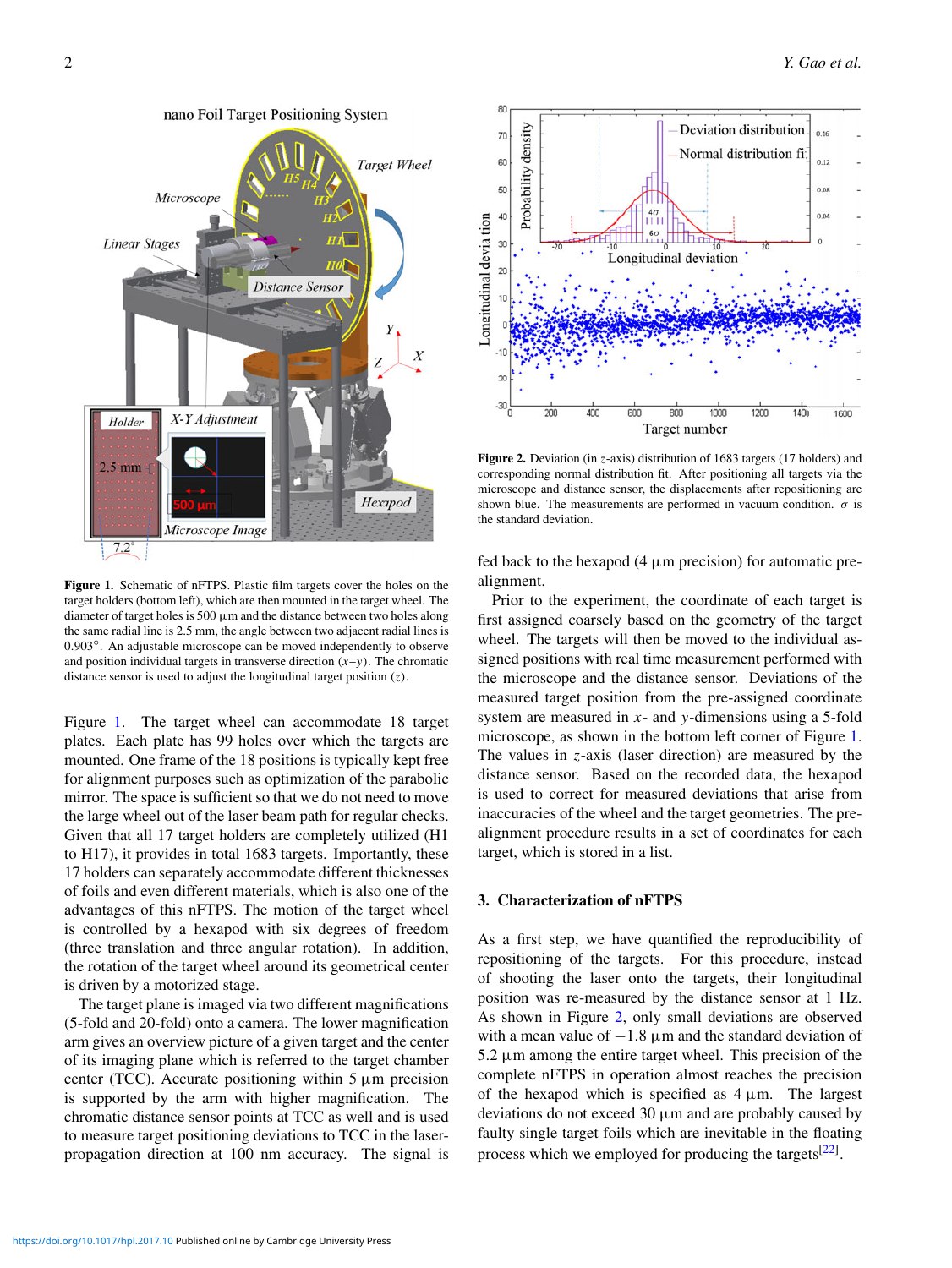

The motion speed of the hexapod when switching between different targets has a strong impact on the positioning accuracy of the nFTPS. As shown in Figure [3,](#page-2-0) we examined the positioning accuracy for various speeds of the hexapod from 2.5 to 12.5 mm/s, which is represented by the average value of the *z*-distance deviation to TCC extracted from consecutive measurements of 99 targets. Those values are measured after a given waiting time in which timing starts from the end of hexapod movement. For a given speed, the system relaxes to a constant value. The deviation of the foil position is measured related to the time after the nFTPS starts moving to a new target. Considering a movement time of 450, 250, 170 and 150 ms for switching targets with a motion speed of 2.5, 5, 10 and 12.5 mm/s, respectively, we derive the stabilization time defined as the total time to reach the positioning accuracy below  $\pm 5 \mu$ m, as 1150, 900, 1020 and 1100 ms, respectively. Thus, for the desired operation of 1 Hz repetition rate, we operate the nFTPS system at the motion speed of 5 mm/s. Note that the results shown in Figure [2](#page-1-1) are measured with this speed.

Further on, the details of the stabilization process are shown in Figure [4,](#page-2-1) where the *z*-distance deviations to TCC of one single target are recorded over 1 s after the movement of hexapod has stopped. In addition to the decay of the amplitude, a beating-wave-like behavior is observed in Figure [4\(](#page-2-1)a). Figure [4\(](#page-2-1)b) shows the result of the Fast Fourier Transformation of the signal in Figure  $4(a)$  $4(a)$ , where two adjacent frequency peaks are clearly visible around 50 Hz. Those two frequencies  $f_1 \approx 47.6$  Hz and  $f_2 \approx 49.8$  Hz give rise to the special beating wave structure. We obtain a best fit  $D = 20e^{-3t}\cos(2\pi f_1 t) - 20e^{-3t}\cos(2\pi f_2 t)$  based on those two frequencies with a fitting damping ratio of  $-3$ 

Figure 4. (a) System vibration induced by ceasing hexapod with speed of 12.5 mm/s, (b) the corresponding Fast Fourier Transform and (c) beating frequency simulation. The real time displacements are measured on one film target with the distance sensor after hexapod movement with speed of 12.5 mm/s in vacuum condition.

per second and initial amplitude of  $20 \mu m$ , well agreeing with the measurement in Figure  $4(a)$  $4(a)$ . This understanding of the vibration will enable us to suppress the vibrations and increase the damping ratio. One experiment in which a plane mirror replacing target wheel fixed on top of the hexapod was designed and the observation measured by distance sensor showed that the similar beating frequency phenomenon appeared as well. Therefore, we can conclude that the beating frequency behavior originates from the hexapod; the target wheel vibrates following with the hexapod and it also amplifies the vibration amplitudes. In fact, this two-frequency beating behavior simulation is just one simplified model. As is known, the hexapod has six motors working together to drive the platform, meaning that six frequencies should be taken into consideration. Therefore, for a more precise model, the corresponding simulation is the combination of three beating frequency behaviors in which six frequencies are around these two peaks.

It is obvious that this prototype is not space-efficient yet. The main design considerations were: (a) to ensure stability by a rigid construction and mediate remaining imperfections by 'searching' targets and pre-defining their position prior to shooting the laser; (b) to mediate damage of neighboring target by allowing for sufficient distance between targets. For PW-lasers, it is expected that the distance between targets may have to become even larger.

### 4. Experimental results

An experiment focused on laser-driven ion acceleration using the nFTPS was performed at the ATLAS 300 at the

<span id="page-2-0"></span>

<span id="page-2-1"></span>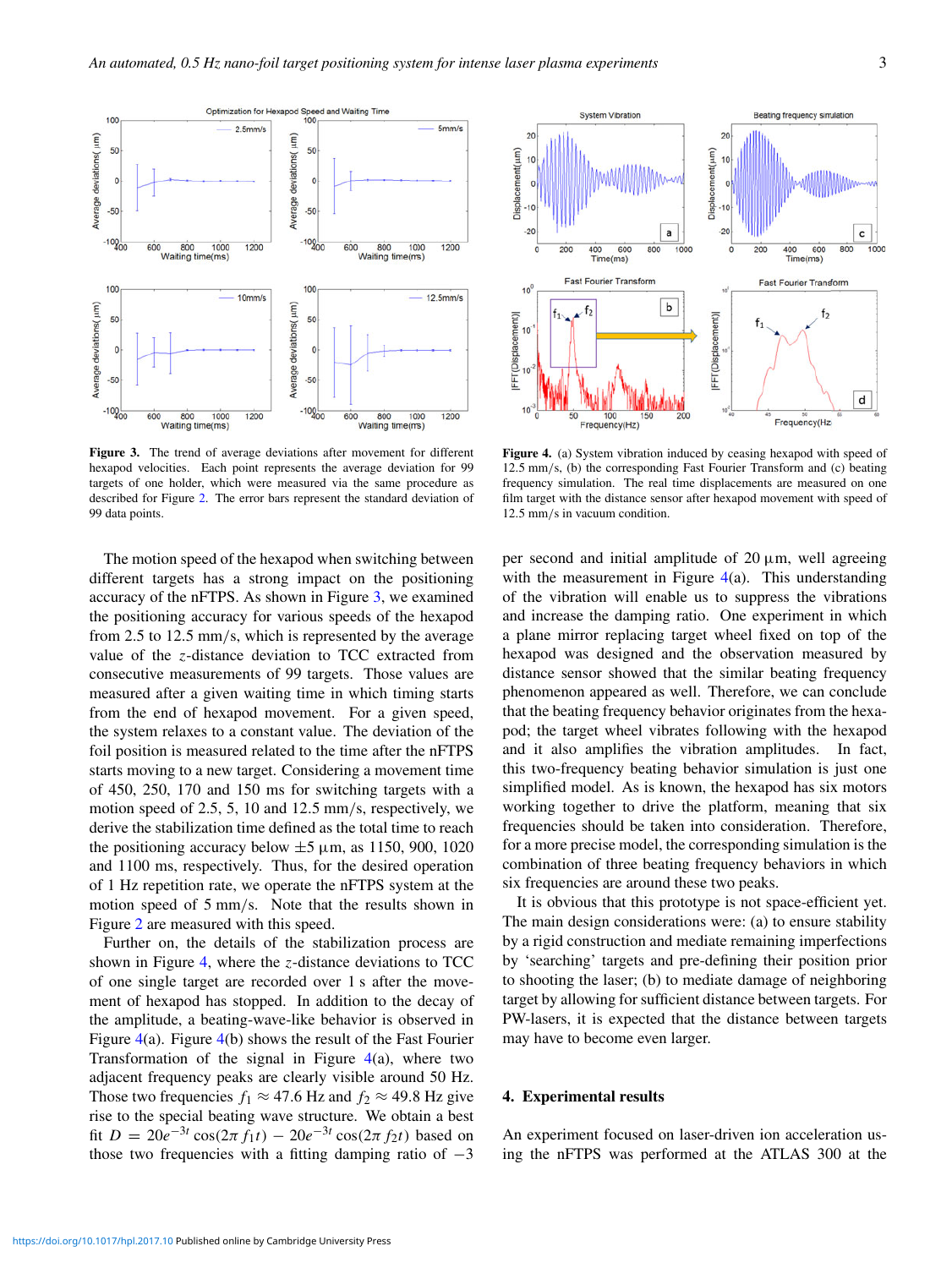<span id="page-3-2"></span>

Figure 5. (a) Measured spectra of proton kinetic energies (color bars) and their corresponding distribution of maximum energies. The error bars of single shot results represent the accuracy of the maximum energy determined by the wide angle magnetic spectrometer. The part between the two dashed lines correlates to 5.1–9 MeV, where 95% of shots' cutoff energies are located and  $\sigma$  is the corresponding standard deviation. (top). (b) Proton numbers per milli-steradian per 1% kinetic energy at three different kinetic energies: 4, 5 and 6 MeV. (bottom).

Laboratory for Extreme Photonics in Garching. A linearly polarized, 30 fs laser pulse (FWHM pulse duration) with central wavelength of 800 nm and energy of 2 J (fluctuation of 8%) was focused by a 90 $\degree$  off-axis parabolic mirror  $(f/2)$ into an FWHM focal spot size of  $2.7 \mu m$ , yielding a peak intensity of 3.3  $\times$  10<sup>20</sup> W cm<sup>-2</sup> in a Rayleigh range of  $25 \mu m$ .

We have tested our system with various target materials and thicknesses between 50 nm and  $1 \mu$ m. In particular, we discuss here about 550 nm thick polymer foils which are irradiated under normal incidence. This choice proved effective under the current limitations of laser temporal contrast at our laser system.

Figure [5\(](#page-3-2)a) shows the measured kinetic energy spectra of protons (color bars) and the corresponding maximum proton energies for 85 consecutive shots (blue dots) measured at a 0.5 Hz repetition rate. In Figure [5\(](#page-3-2)b), the differential proton numbers in 1% of kinetic energy slice and 1 msr (as defined in Ref. [\[2\]](#page-3-1)) are shown at three different energy values 4, 5 and 6 MeV and reveal that the proton number stability improves for smaller kinetic energies. For instance, a shotto-shot fluctuation of proton numbers is about 86% for a level of confidence of 95% [(0.17–2.33) × 10<sup>6</sup>/(msr × 0.04 MeV)] in case of 4 MeV.

Error bars in the maximum energies result from the employed wide angle spectrometer and specify the corresponding precision at specific proton energies. We observed a shot-to-shot variation of 27% with a level of confidence of 95%. The fluctuations arise from a variety of parameters, possibly including position inaccuracies, variation of target thicknesses and other laser parameters, which can be investigated in detail in future studies.

## 5. Conclusions

It is shown in this work that the automated nFTPS is capable of positioning targets with 1 Hz repetition rate, providing positioning accuracy of around  $5 \mu m$  in all spatial dimensions. In its current version, the nFTPS can be operated with 1 Hz repetition rate, but the synchronization between the nFTPS and the laser trigger has to improve, i.e., the laser must be triggered immediately after the nFTPS has relaxed. Improving on the damping of the remaining vibrations will enable even faster repetition rates. The system has been implemented for positioning nanometer thick targets for high intensity laser plasma experiments at 0.5 Hz at the ATLAS 300 laser system in Garching. The resulting shot-to-shot variation of maximum proton energies of about 27% for a level of confidence of 0.95 demonstrates the current capability which is likely to be not limited by the target positioning system but by additional aspects of the complexity of laser-driven proton sources when using nanometer thin target foils. The nFTPS is of fundamental importance for further investigations of the underlying processes and factors, as well as for many applications, which request operation with high repetition rate.

## Acknowledgements

The work was supported by the DFG Cluster of Excellence Munich-Centre for Advanced Photonics (MAP), the Centre for Advanced Laser Applications and China Scholarship (no. 201508080084).

## References

- <span id="page-3-0"></span>1. A. Macchi, M. Borghesi, and M. Passoni, Rev. Mod. Phys. 85, 751 (2013).
- <span id="page-3-1"></span>2. J. Schreiber, P. R. Bolton, and K. Parodi, Rev. Sci. Instruments 87, 071101 (2016).